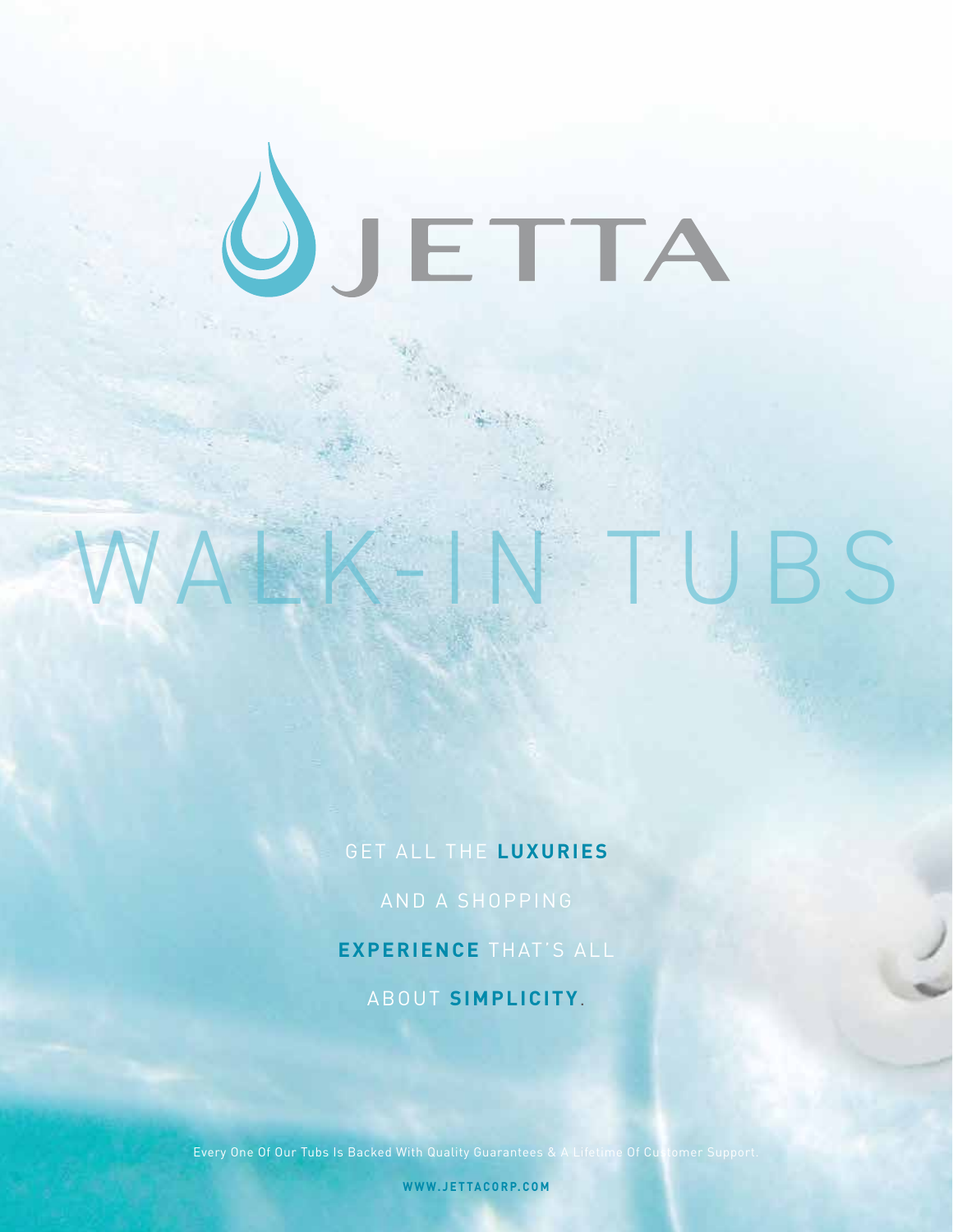At Jetta, we've been manufacturing quality tub systems in our Edmond, Oklahoma location since 1981. And while a lot of trends have come and gone since then, one thing has never changed: our belief that a product is only as great as the service behind it.

That has become an even greater focus for us today as more and more people look into walk-in tubs for their homes. Buying a walk-in tub is so much more than a product purchase. It's a decision that carries with it the possibility of greater independence and comfort, but often comes with fear and insecurity. There are a lot of things to consider, and there may not be a lot of resources you can trust to truly have your best interest in mind.

**At Jetta, we're out to change that.**

偬

**CAL**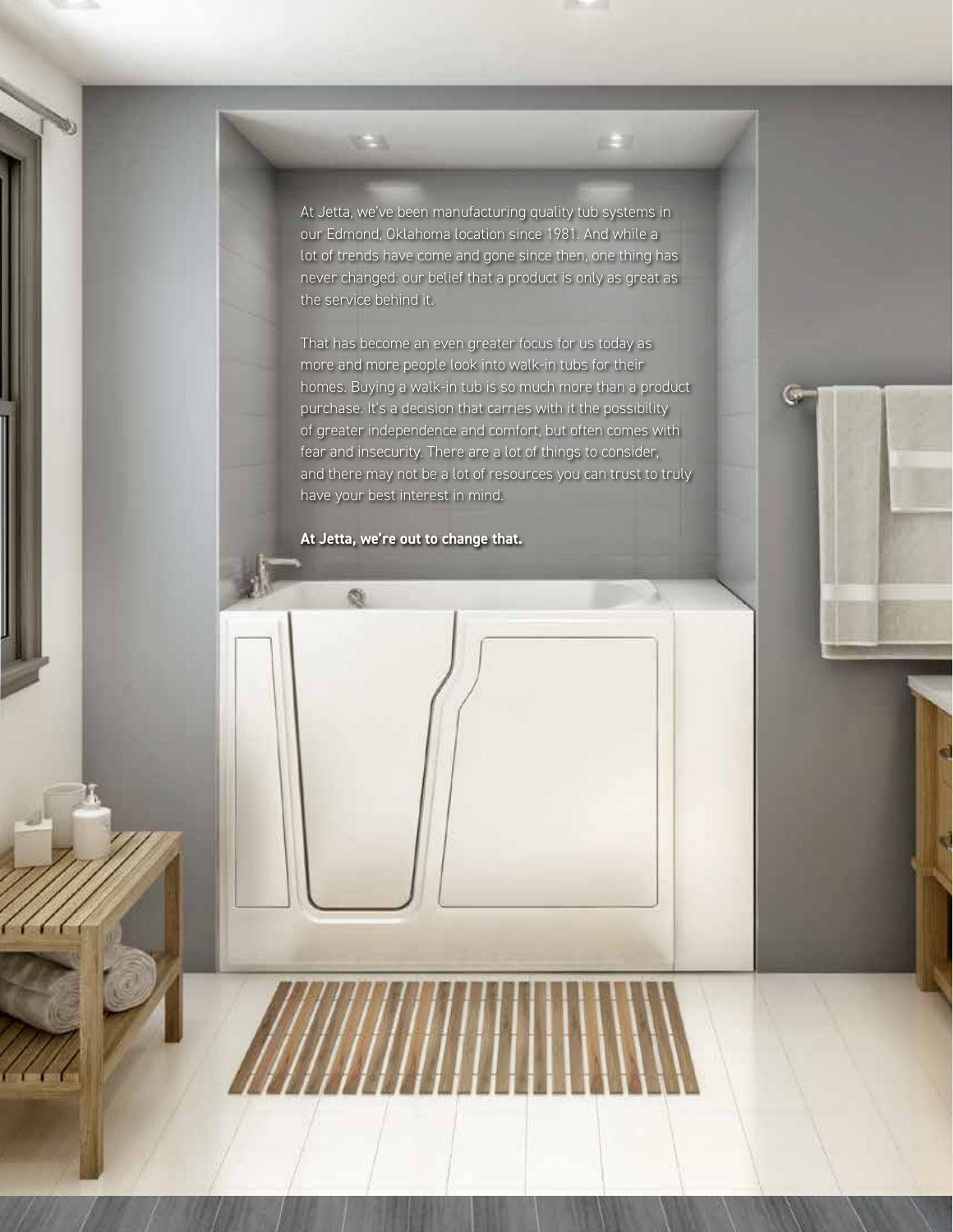# WHY JETTA?

### **We don't want to just sell you a walk-in.**

We want to give you peace of mind about the entire experience.

#### **SIMPLE, 3-STEP ORDERING PROCESS**

We'll walk you through the three key steps in selecting the most suitable tub for you: the right **Accessibility**, your preferred **Amenities**, and your choice of **Accessories**.

#### **NO LEAKS, NO WORRIES**

Every walk-in tub we sell comes with a limited lifetime warranty on the shell, door, and door seal. That's because our tubs don't just look great on the outside, they're built with quality on the inside.

#### **HYDROTHERAPY IS A LIFE UPGRADE**

At Jetta, the healing and restorative benefits of hydrotherapy are not just a product upgrade, they're a life upgrade. We believe in the science – and we've committed our resources and time to being the leaders in bringing it to you in the comfort of your home.

#### **THERE'S A REASON THE PROS PICK US**

Builders and plumbers nationwide trust Jetta because we make bath systems without compromise and back them up with confidence. There are big-name brands out there with a lot of big marketing budgets, but the pros tell us time and again that we outdo them on delivery reliability and service follow-through.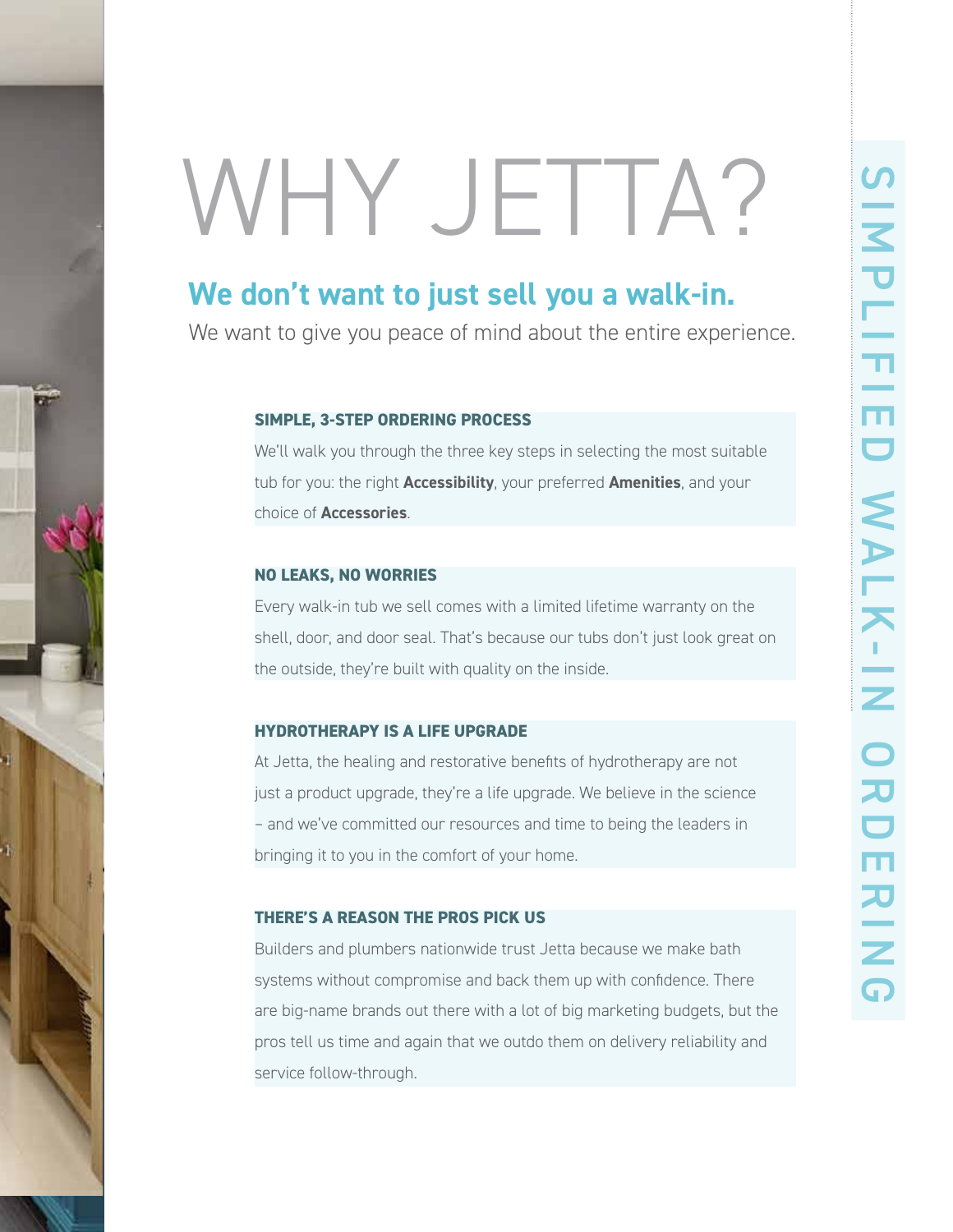

# A FEW OF THE EXTRAS THAT MAKE JETTA WALK-INS STAND OUT

#### **ACTIVE DRAIN TECHNOLOGY**

While your comfort during bathing is of utmost importance, it's also important to maintain that comfort when you're done bathing. Jetta's unique active drain removes water in about 90 seconds so you can get out of the tub in less time.

#### **SINGLE-CIRCUIT ELECTRICAL SYSTEM**

One of the primary concerns we hear from people considering a walk-in tub is how the electric system works and if there will be a complex, expensive set-up necessary. But with Jetta's design, there's no need for complicated, multiple electrical circuits. The innovative construction requires only one circuit to power your tub.

#### **DUAL WHIRLPOOL SYSTEM**

Indulge in all-over soothing and invigoration with Jetta's dual whirlpool system that features jet systems on both the backrest and the footwell. And when you just want a relaxing foot soak, simply fill the footwell and enjoy the hydrotherapy benefits to your feet and calves without the need to fill the entire tub.

#### **JETTA AIR**

Soothe and stimulate wherever your body needs it with Jetta Air technology. Injectors push effervescent air bubbles throughout the tub with even pressure, featuring multiple modes you can adjust to your preference.

#### **ACCESSORIES**

Additional comfort accessories are available for when you just want a little extra indulgence. Choose from Contoured Neck Pillow (available on in-swing model) or Contoured Seat Cushion.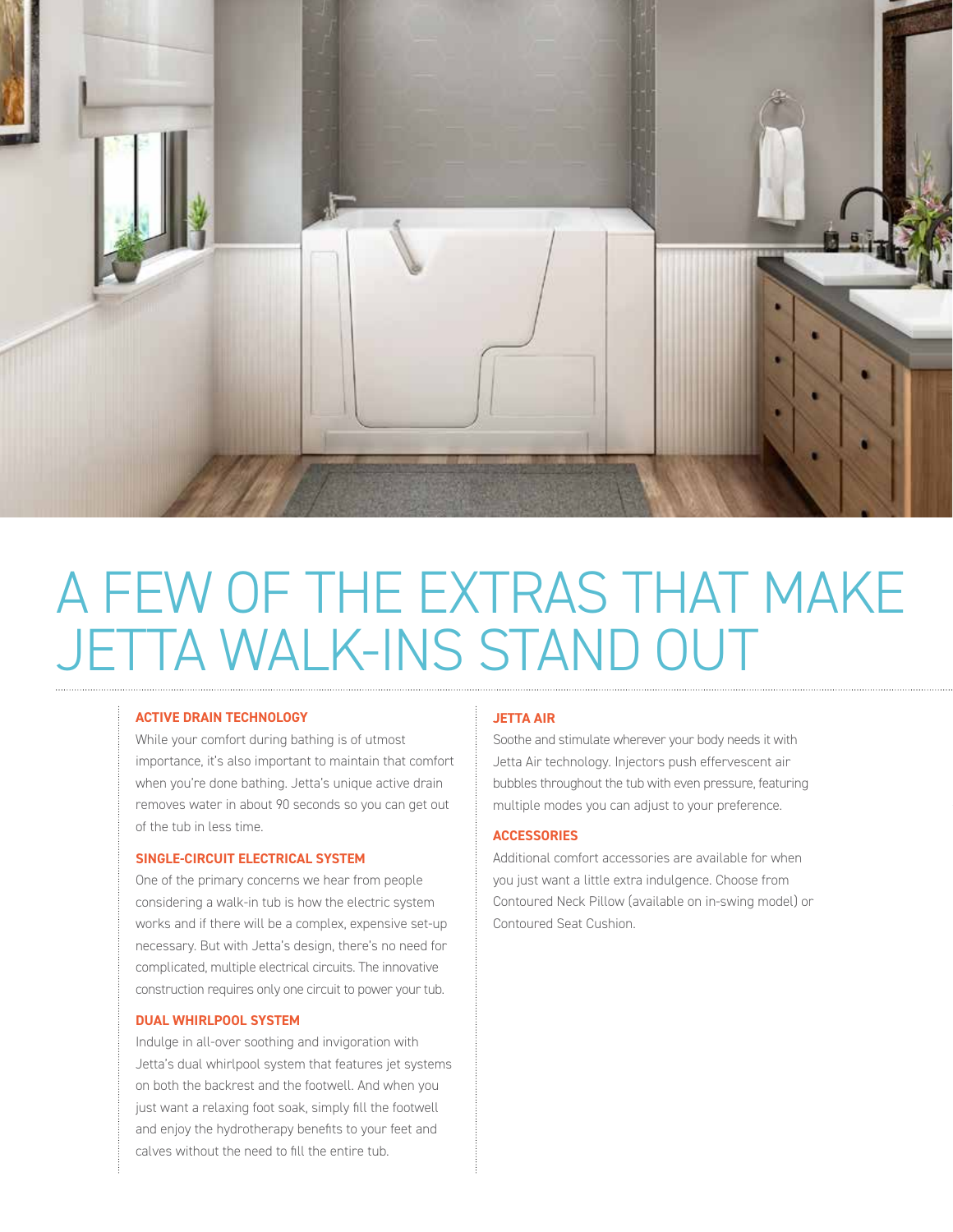# JETTA WARM

#### **WITH JETTA, A COMFORTABLE BATH STARTS BEFORE YOU EVEN FILL THE TUB**

With our exclusive JettaWarm technology inside your walk-in tub, you'll never need to worry about staying comfortable while the tub is filling or while the water is draining after your bath. Relax with an internal heating mechanism that warms the backrest as you fill the tub and prepare to bathe, stays warm for forty minutes, and keeps you comfortable while you drain the water before exiting. And remember … as an added bonus, Jetta's active drain technology drains the water in approximately 90 seconds, so you'll spend much less time waiting to exit.

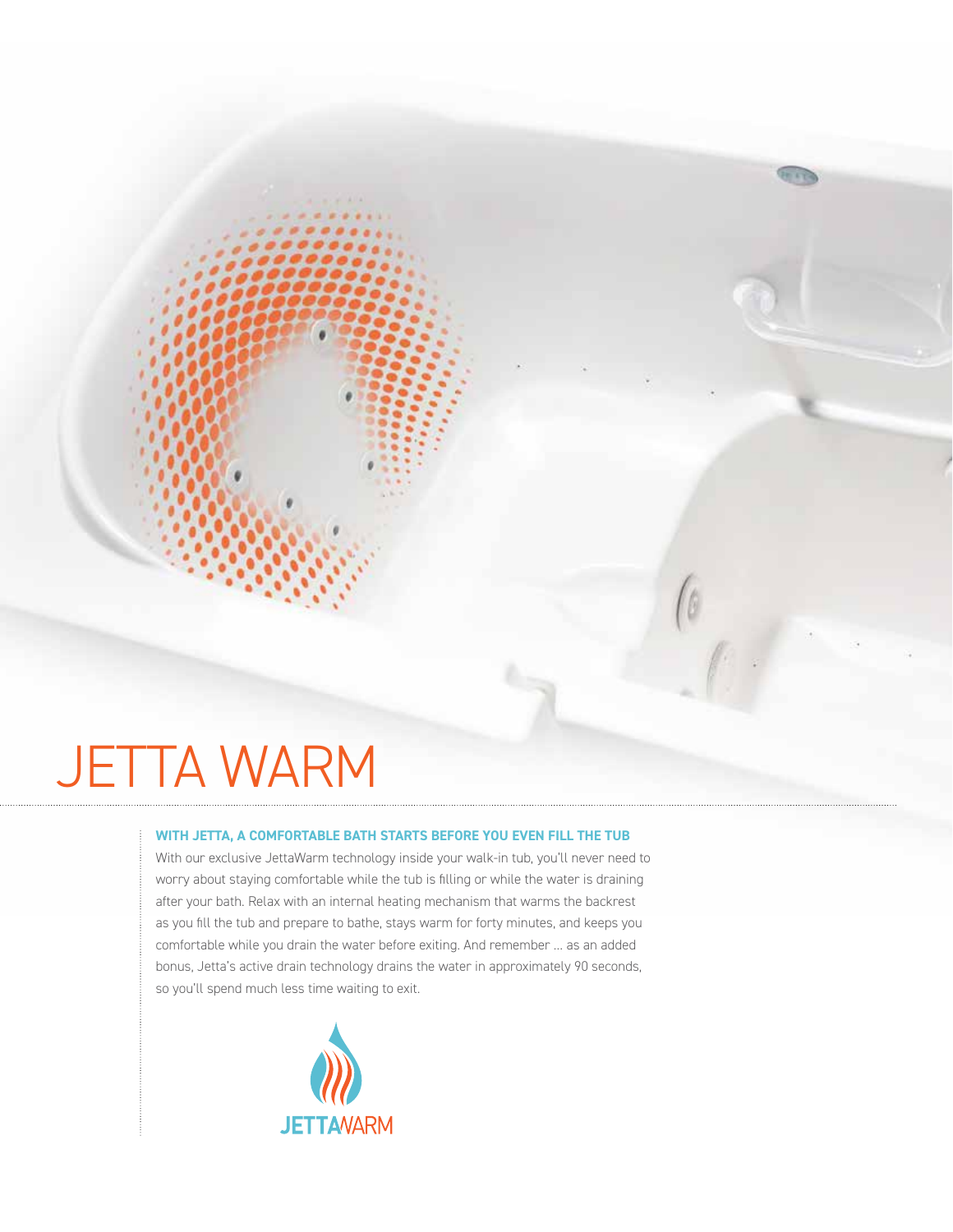# THE JETTA WALK-IN



#### **AVAILABLE JETTA WALK-IN PACKAGES**

- SOAKING TUB
- ACTIVE DRAIN

**JETTASOAK** 

- AIR SWITCH CONTROL
- GRAB BARS FOR BATHER SAFETY

#### **DUAL ZONE JETTA WHIRL THERAPY SYSTEM**

- JETTAWARM
- ACTIVE DRAIN
- IN-LINE HEATER
- CLEAR MOOD LIGHT
- DUAL CONTROL SYSTEM
	- Mounted keypad
	- Remote control
- GRAB BARS FOR BATHER SAFETY



## SOAK PLUS THERAPY PLUS THERAPY PREMIUM

#### **DUAL ZONE JETTA WHIRL THERAPY SYSTEM AND JETTA AIR THERAPY SYSTEM**

- JETTAWARM
- ACTIVE DRAIN
- IN-LINE HEATER
- CLEAR MOOD LIGHT
- DUAL CONTROL SYSTEM
	- Mounted keypad - Remote control
- GRAB BARS FOR BATHER SAFETY

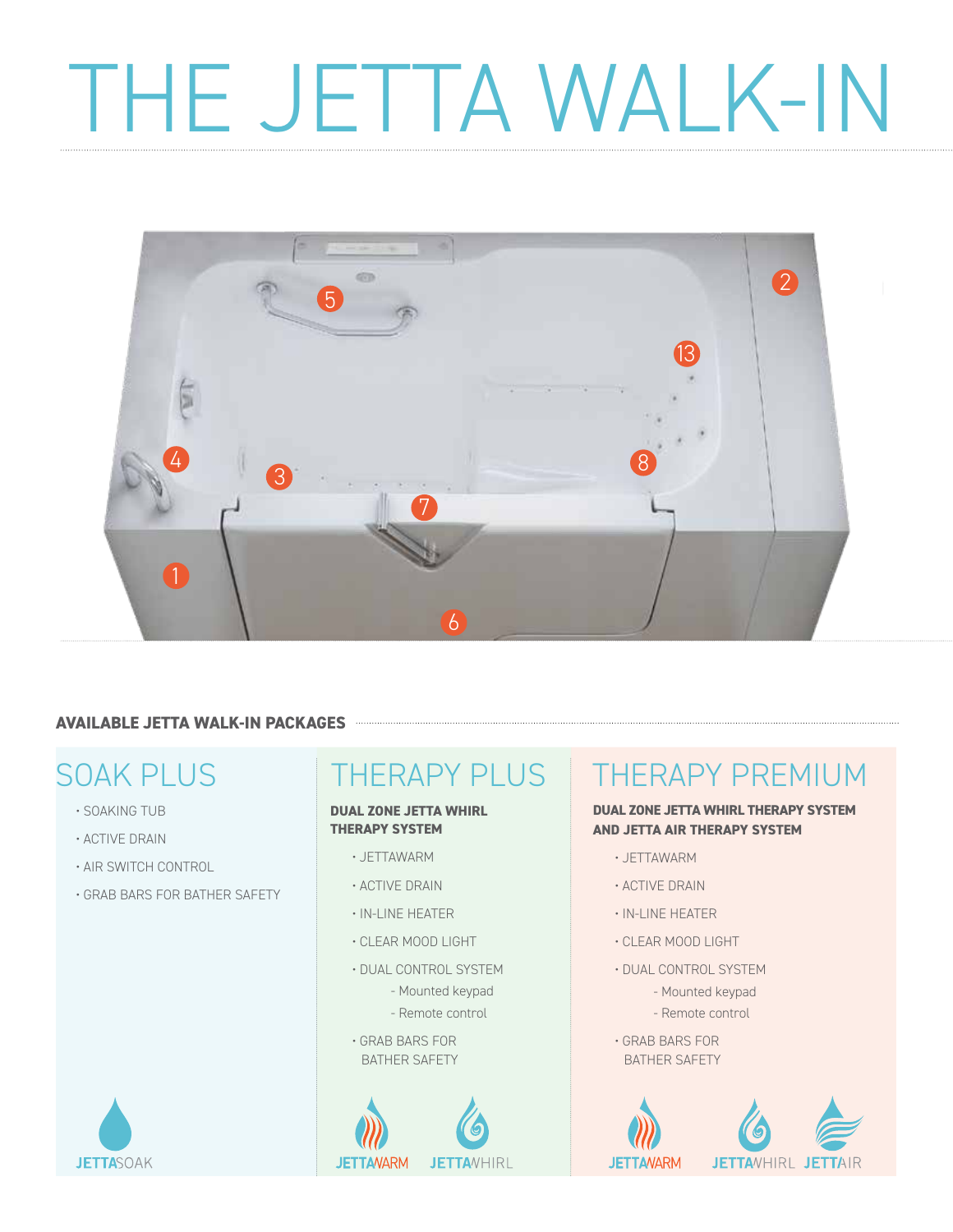# DIFFERENCE

#### **1 ONE-PIECE CONSTRUCTION**

Every Jetta walk-in tub is manufactured with one-piece construction, eliminating joint failures common in two-piece construction.

#### **2 EASY INSTALLATION**

Extension panels included with every tub ensure accurate fit and easy installation.

#### **3 SLIP RESISTANT TEXTURE**

Prevent slipping with gripped texture across the bottom area of foot bathing well.

#### **4 U-BAR**

Transition from seated to standing position easily and safely with an easy-to-grip u-bar for stability upon entry and exit.

#### **5 GRAB BAR**

Enjoy additional safety and support when moving from standing to sitting while in the tub.

#### **6 LOW THRESHOLD**

Ease entry and exit with a low threshold for safety and convenience.

#### **7 LOCKING HANDLE**

Bathe comfortably without the worry of the door opening accidentally.

#### **8 JETTAWARM**

No more uncomfortable back rests while the tub is filling, thanks to JettaWarm technology inside.



#### **9 FRICTION HANDLE**

Combined door handle and door seal designs work together to secure your tub for worry-free, leak-free bathing.



#### **10 ACTIVE DRAIN**

When you're done bathing, the active drain removes water in about 90 seconds so you can exit sooner



#### **11 EFFICIENT ELECTRICAL**

There's no need for complicated, multiple electrical circuits. With Jetta's innovative construction, only one dedicated 20 amp circuit is needed to power your tub.



#### **12 CONVENIENT POWER & OPERATING**

Control your tub's features from either the mounted keypad or the floating remote control. All Therapy Plus and Therapy Premium tubs are equipped with both.

#### **13 EXTRA COMFORTABLE JET DESIGN**

You'll relax even more with the flush-mount design of the backrest jets. There's no bulkiness or bumpiness for maximum comfort throughout your bath.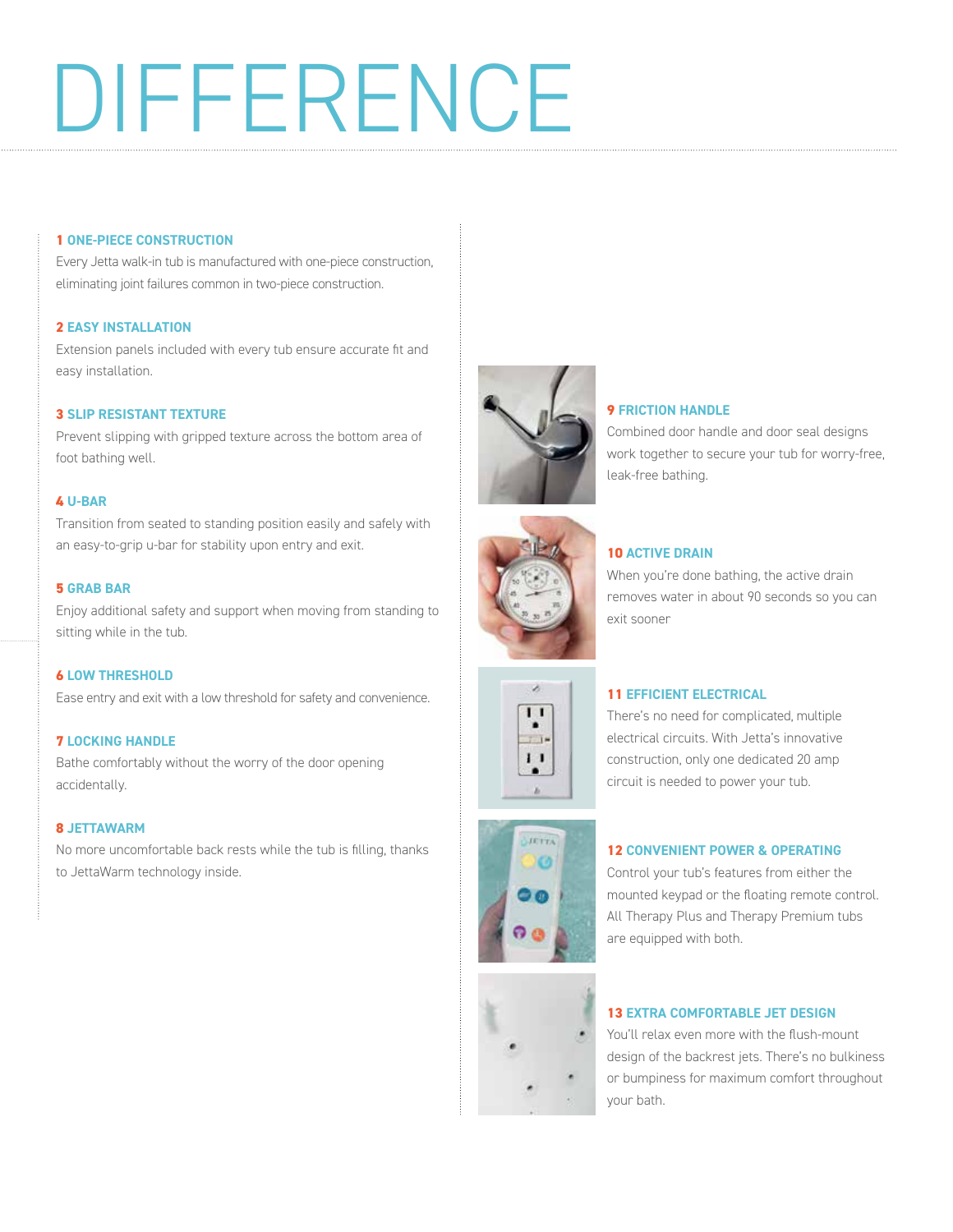# **HYDRO**THERAPY

# DO YOUR BODY & MIND A WHIRL OF GOOD

With the new Dual Zone JettaWhirl hydrotherapy feature, you can step into a therapeutic experience any time you feel the need for deep-tissue healing and rejuvenation. When you select either the Therapy Plus or Therapy Premium amenities package, your tub will be equipped with jets in both the upper part of the tub and the footwell, so you can indulge in all-over hydrotherapy or choose to simply fill the footwell and give your feet and lower legs a healing and stimulating soak.

For added comfort, any time JettaWhirl is activated, your bath water continues circulating through an internal inline heater system so the temperature stays regulated throughout your bath.

- **10 hydrotherapy jets include:**
	- 6 flush-mount comfort back jets
	- 2 flow-adjustable calf jets
	- 2 flow-adjustable foot jets

Jets are powered by 1.5 BHP pump – and strategically placed to target those frequently overused muscles in the back, calves, and feet.

- **Footwell jets are removable for easy cleaning**
- **Easily adjust water pressure to your comfort level with a quick turn of the jet's outer ring**
- **Ensure sanitary bathing and eliminate corrosion with anti-microbial flex piping and arched plumbing design**





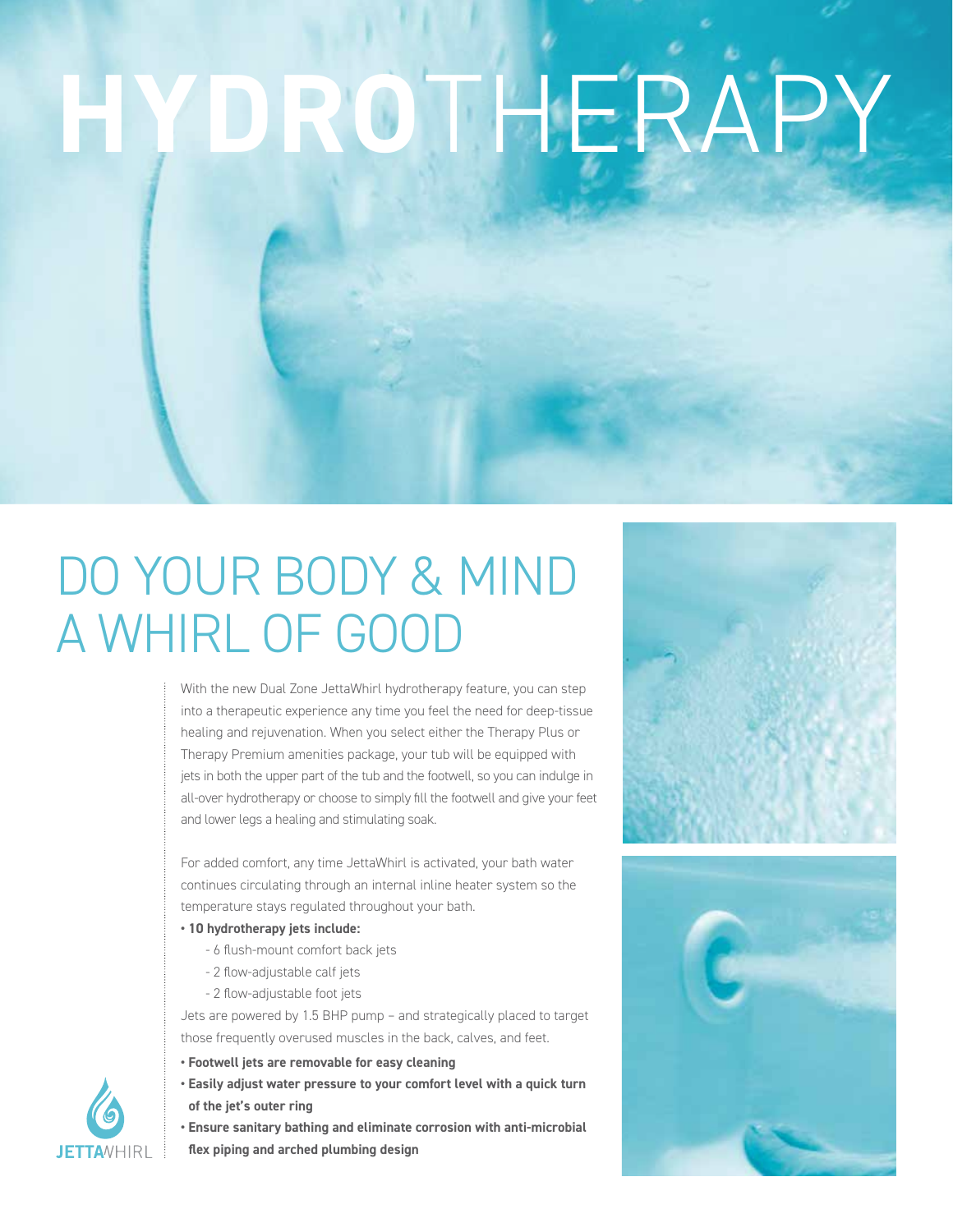

#### **THERE'S A PEACEFUL FEELING IN THE AIR**

Surround yourself with invigorating air bubbles designed to create a peaceful, soothing hydrotherapy experience. JettaAir's balanced flow throughout ensures even pressure from each injector so you can calm your mind and quiet your body. JettaAir is included in the Therapy Premium package.

- **Seamless air injectors target all areas of body with strategic placement around perimeter of tub**
- **All JettaAir system tubs include mood lighting.**
- **Adjust air pressure to your own preference with the variable-speed blower.**
- **Air injectors can be set to three different modes: continuous, pulse, or wave.**
- **Be assured your bath is always clean and sanitary with the automatic purge-dry cycle.**



#### **COMFORT EVEN AFTER YOU FINISH BATHING**

Creating a comfortable bathing experience is our biggest motivator at Jetta – and to us, that extends to making sure you're comfortable while the tub is draining as well. While many walk-in tubs take up to three minutes to fully drain so you can exit the tub, Jetta's unique active drain technology removes water in about 90 seconds.



#### **JETTA'S ACTIVE DRAIN TECHNOLOGY OTHER TUBS**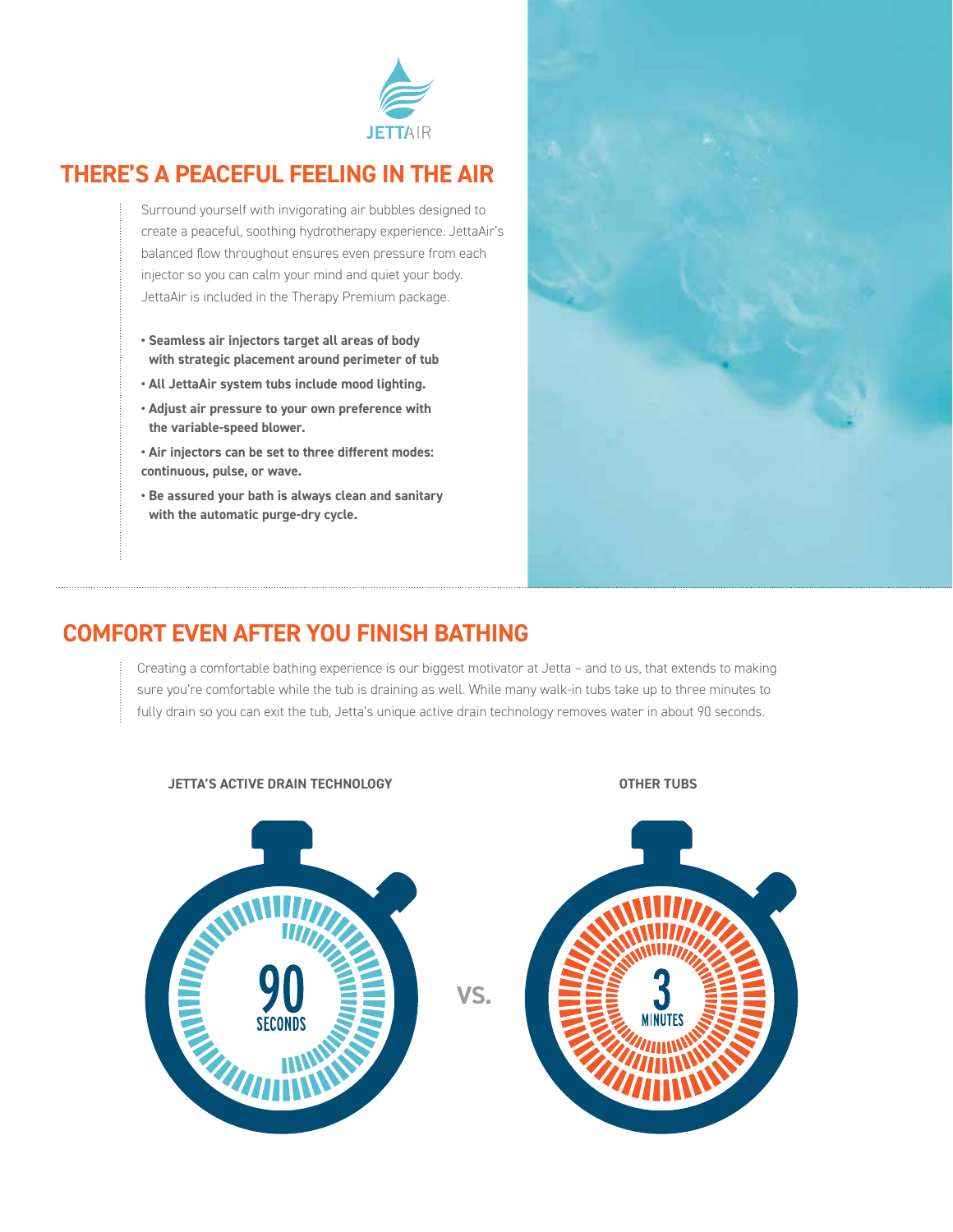## JETTA'S SIMPLE 3-STEP ORDERING PROCESS

**1 2**



meets your bathroom and physical requirements:

#### **inswing** or **outswing door,** and **left-hand** or **right-hand drain**



Select the J90D model if the bather is able to stand and step into the tub independently.

**OR EXECUTIVE CONSUMING CONTRACT OR AN INCOME.** 



Select the J95D model if the bather needs assistance to transfer from a chair into the tub.

#### CHOOSE:

**LEFT-HAND DRAIN**

**OR**

**RIGHT-HAND DRAIN**

**AMENITIES:** Choose your preferred amenities from the **3 Jetta Walk-In Packages** below.

#### SOAK PLUS

- SOAKING TUB
- ACTIVE DRAIN
- AIR SWITCH CONTROL
- GRAB BARS FOR BATHER SAFETY

### THERAPY PLUS

#### **DUAL ZONE JETTA WHIRL THERAPY SYSTEM**

**OR**

- JETTAWARM
- ACTIVE DRAIN
- IN-LINE HEATER
- CLEAR MOOD LIGHT
- DUAL CONTROL SYSTEM - Mounted keypad

- Remote control



**JETTANARM** 

**JETTA**VHIRL

**JETTASOAK** 

• GRAB BARS FOR BATHER SAFETY

### THERAPY PREMIUM

**DUAL ZONE JETTA WHIRL THERAPY SYSTEM AND JETTA AIR THERAPY SYSTEM**

**OR CONSTRUCTER** 

- JETTAWARM
- ACTIVE DRAIN
- IN-LINE HEATER
- CLEAR MOOD LIGHT
- DUAL CONTROL SYSTEM - Mounted keypad
	- Remote control
- GRAB BARS FOR BATHER SAFETY



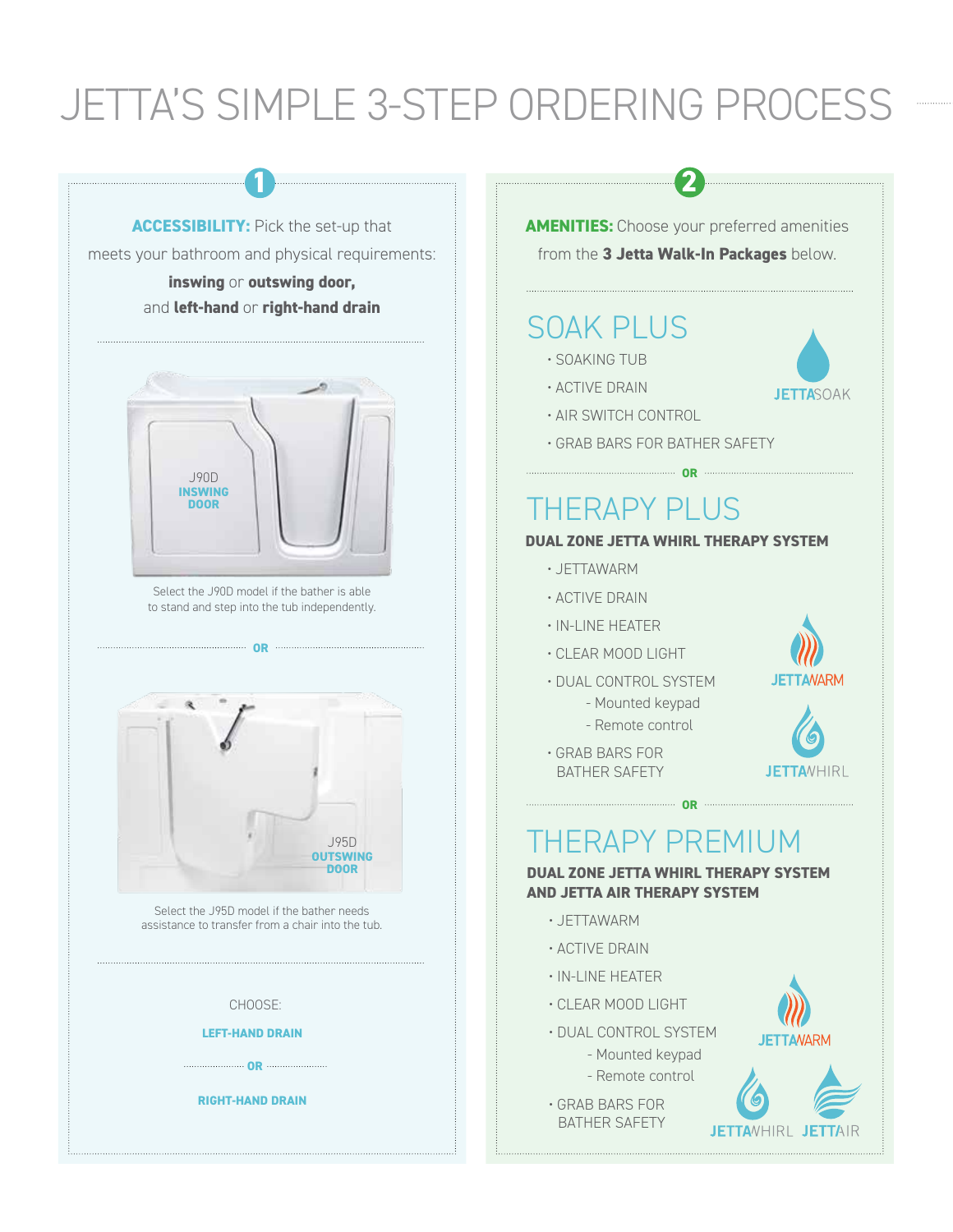

CONTOURED GEL SEAT CUSHION 13" X 7"

BLACK GSC-B1

**NEW!** 

#### **Dual Zone Jetta Whirl Therapy System**

NOT SURE WHAT SOME OF THOSE FEATURES ARE? **WE CAN HELP!**

2 jet zones target the legs and feet only or legs, feet and back. 6 back jets and 4 lower leg jets provide targeted massage. In-line heater maintains water temperature throughout bath.

#### **JettaAir**

Millions of air bubbles injected into the tub for relaxation and stimulation.

#### **JettaWarm**

Add extra comfort with radiant heat on the backrest of the tub. A touch of the button turns it on before the tub fills.

#### **Active Drain**

Pump technology enables the tub to drain through unobstructed plumbing in approximately 90 seconds.

#### **Dual Control System**

Convenient tub operation is always within reach with control panel on tub and floating remote.

All of our walk-in tub shells feature: single-piece construction with solid metal frame, low entry threshold, non-slip floor, grab bars for stability assistance, polished chrome ADA waste and overflow, extension panels for universal fit in spaces up to 60" wide.